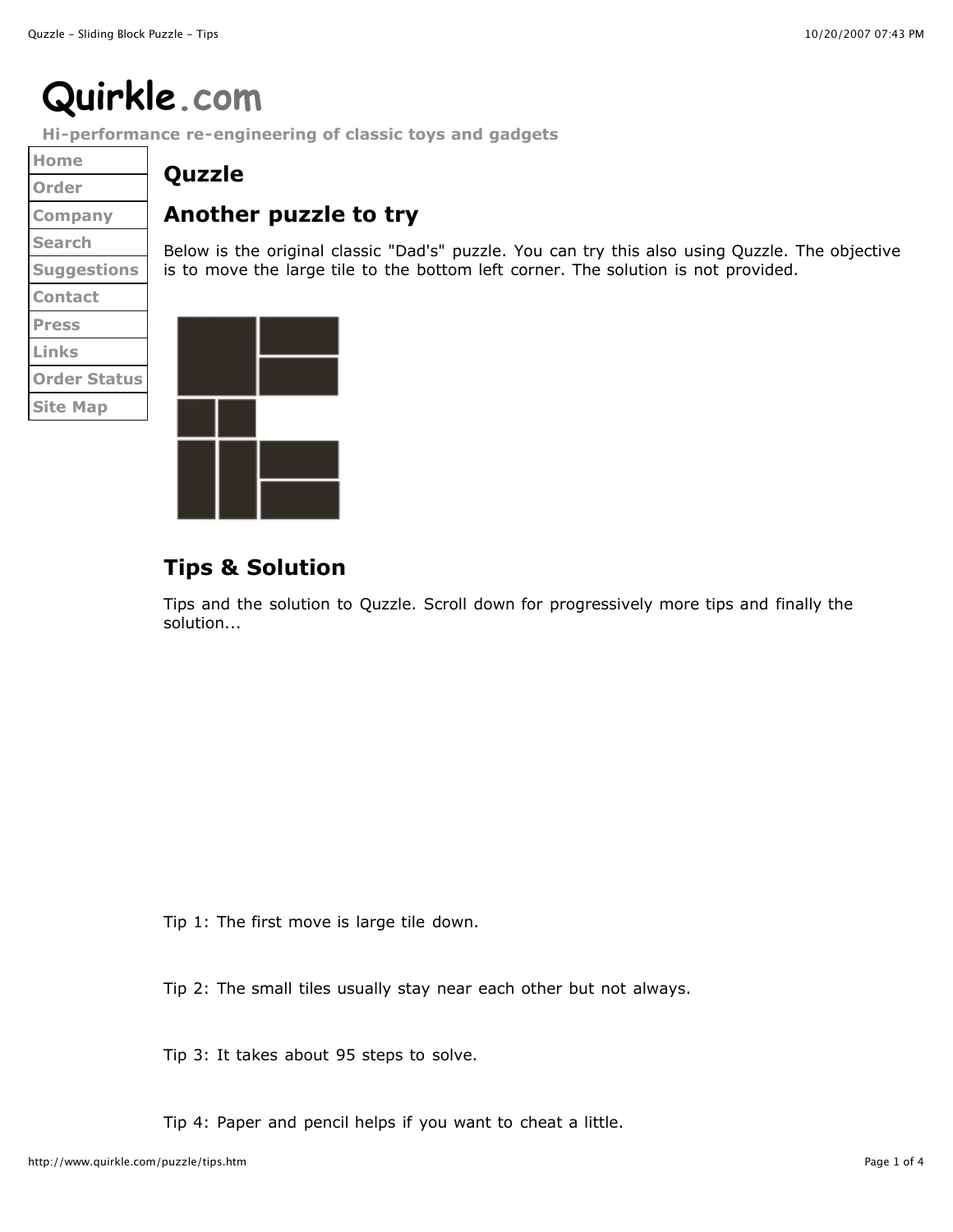Tip 5: The end solution is the mirror image of the starting position.

Scroll down for the partial solution.

Tip 6: Following are the initial position and some key positions that you must pass.



Scroll down for the full solution.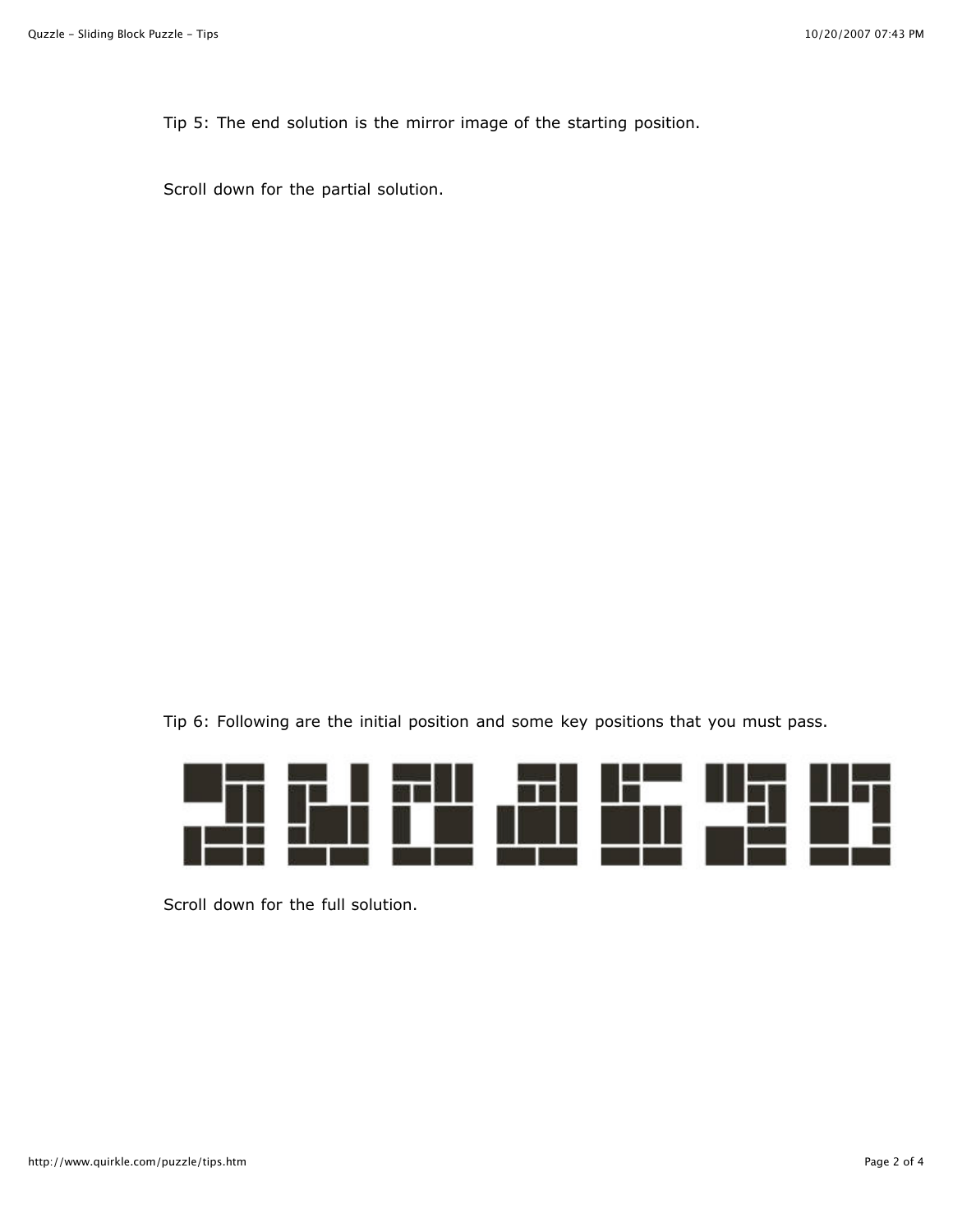Tip 7: Stop driving yourself nuts: